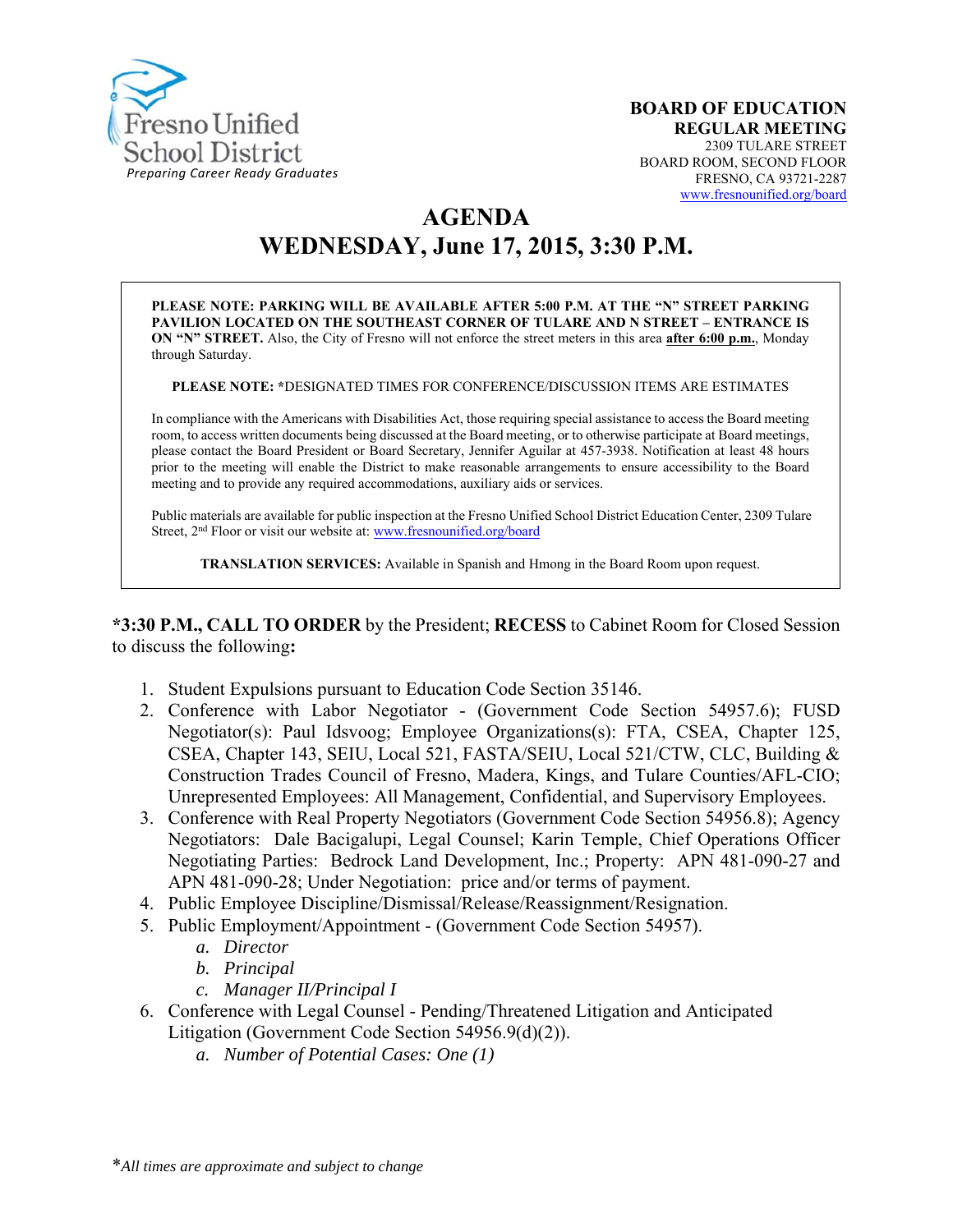**5:30 P.M., RECONVENE** and report action taken during Closed Session, if any.

# **PLEDGE OF ALLEGIANCE**

Staff member will lead the flag salute.

# **APPROVE Minutes**

Included in the Board binders are the draft minutes for the May 27, 2015 and June 3, 2015 Regular Meetings. The Superintendent recommends approval. Contact person: Michael E. Hanson, telephone 457-3884.

# **HEAR Report from Superintendent**

ALL CONSENT AGENDA items are considered to be routine by the Board of Education and will be enacted by one motion. There will be no separate discussion of items unless a Board member or member of the community so requests, in which event, the item(s) will be considered following approval of the Consent Agenda.

# **A. CONSENT AGENDA**

# **A-1, APPROVE Personnel List**

Included in the Board binders is the Personnel List, Appendix A, as submitted. The Superintendent recommends approval. Contact person: Paul Idsvoog, telephone 457-3548.

## **A-2, ADOPT Findings of Fact and Recommendations of District Administrative Board**

The Board of Education received and considered the Findings of Fact and Recommendations of District Administrative Panels resulting from hearings on expulsion and readmittance cases conducted during the period since the June 3, 2015, Regular Board meeting. The Superintendent recommends adoption. Contact person: Kim Mecum, telephone 457-3569.

#### **A-3, ADOPT Resolution 14-24 Authorizing Debt Service Estimate to be Provided to the County of Fresno**

The Fresno County Auditor-Controller allows school districts to provide estimates of debt service payments if there is an expectation that bonds will be issued in the upcoming fiscal year. This allows the Fresno County Auditor-Controller to place the appropriate tax levies on the annual tax rolls to cover the debt service requirements of the bonds. The district is currently planning for a bond issuance on or about October 2015. Adoption of Resolution 14-24 will facilitate the calculation of the appropriate tax levy for this planned bond issuance. The Superintendent recommends adoption. Fiscal Impact: There is no fiscal impact to the district. Contact person: Ruth F. Quinto, telephone 457-6226.

## **A-4, ADOPT Resolution No. 2014-23 Approving Fresno County Plan for Providing Educational Services to Expelled Youth**

Included in the Board binders is Resolution No. 2014-23 for Board consideration and approval. Per Education Code section 48926, in any county where the county superintendent operates a community school, the county superintendent must, in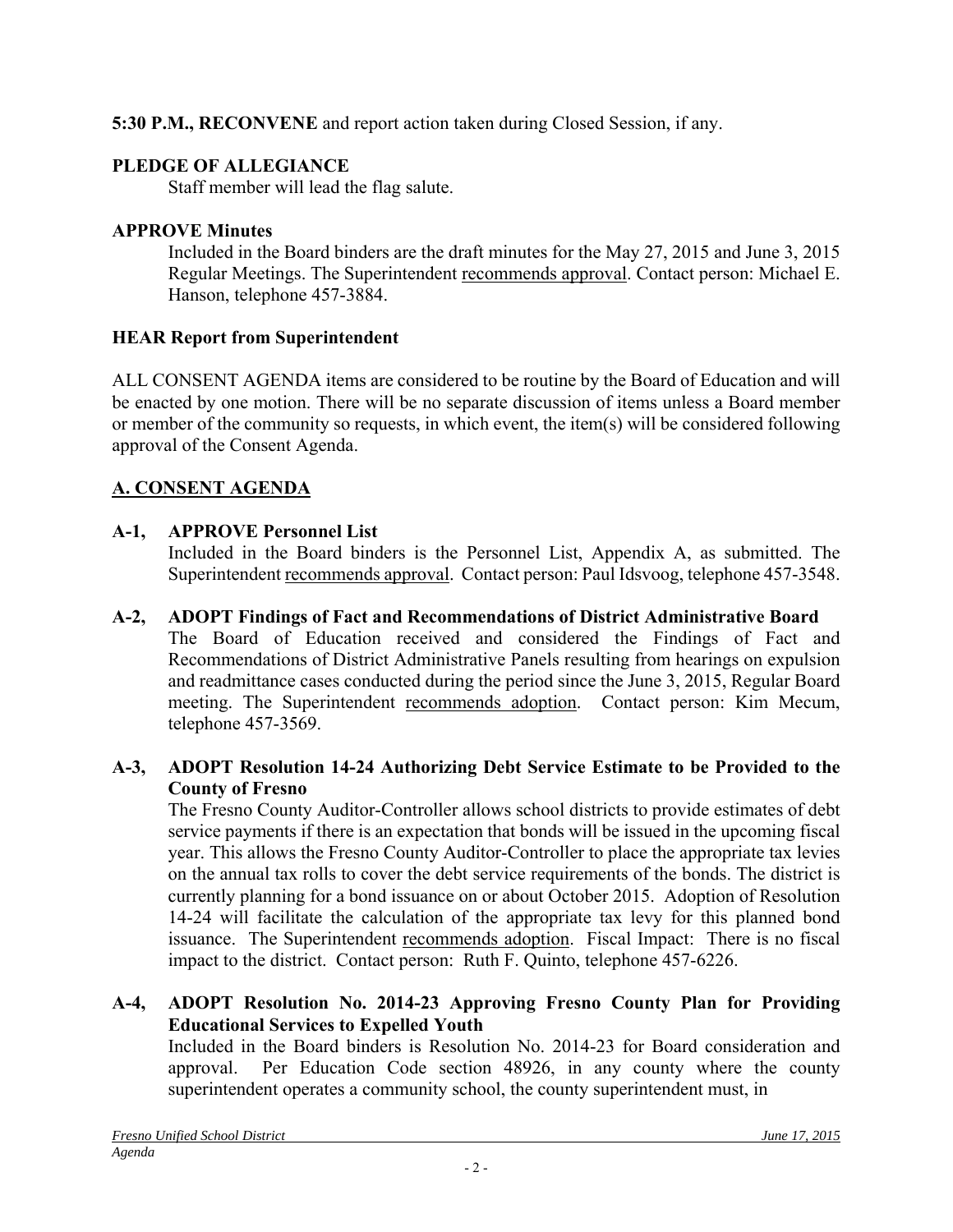conjunction with the school districts in the county, develop a plan for providing education services to expelled youth. The triennial update of Fresno County's plan is due to the State on June 30, 2015. The Superintendent recommends adoption. Fiscal Impact: There is no fiscal impact to the district. Contact person: Jorge Aguilar, telephone 457-3341.

#### **A-5, ADOPT Annual Resolution for Appointment of High School Representatives and Multi-School Membership Applications for the California Interscholastic Federation for the 2015/2016 School Year**

Included in the Board binders is the annual Resolution for Appointment of High School Representatives and Multi-School Membership Applications for the California Interscholastic Federation (CIF) for the 2015/2016 school year. The Superintendent recommends adoption. Fiscal Impact: There is no fiscal impact to the district. Contact person: Rosario Sanchez, telephone 457-6223.

#### **A-6, ADOPT Resolution 14-15, Authorizing the Execution of Lease-leaseback Agreements (Site Lease and Facilities Lease with Construction Provisions) for Portable Buildings Relocation and Infrastructure at Various Schools**

Included in the Board binders and recommended for adoption is Resolution 14-15 to authorize the execution of lease-leaseback agreements (site lease and facilities lease with construction provisions) with BVI Construction, Inc., for portable buildings relocation and infrastructure at various schools to accommodate enrollment changes. The project will relocate 18 portable classrooms from three schools (Baird, Turner and Wolters) to six schools (Bakman, Computech, Edison, J.E. Young, Storey and Wilson) including portable set-up, utilities hook-up, and landscape restoration. The guaranteed maximum price is \$1,915,698. The Superintendent recommends adoption. Fiscal Impact: Funding of \$1,737,198 is available in the Developer Fee Fund, and \$178,500 is available in Measure Q. Contact person: Karin Temple, telephone 457-3134.

## **A-7, APPROVE Agreements for Legal and Investigation Services for 2015/16**

Included in the Board binders is a list of legal firms and investigation firms recommended for approval to provide services to Fresno Unified during 2015/16. The list includes the firm name and location, and the  $2014/15$  and  $2015/16$  attorney/investigator hourly rate(s). Staff negotiated rates with the firms and as a result, most have kept the 2015/16 rates the same as last year. Representation agreements with all firms are available in the office of the Deputy Superintendent/Chief Financial Officer, and a sample is provided in the Board binders. The Superintendent recommends approval. Fiscal Impact: Sufficient funds are available in the 2015/16 budget in the Unrestricted General Fund, Workers' Compensation Fund and Liability Fund. Contact person: Ruth F. Quinto, telephone 457-6226.

## **A-8, APPROVE Agreement with Envision Pharmaceutical Services**

Included in the Board binders is an agreement with Envision Pharmaceutical to provide prescription benefit management services. The agreement provides for services effective July 1, 2015 through June 30, 2018 and may be renewed for an additional one year, upon mutual consent of both parties. The Superintendent recommends approval. Fiscal Impact: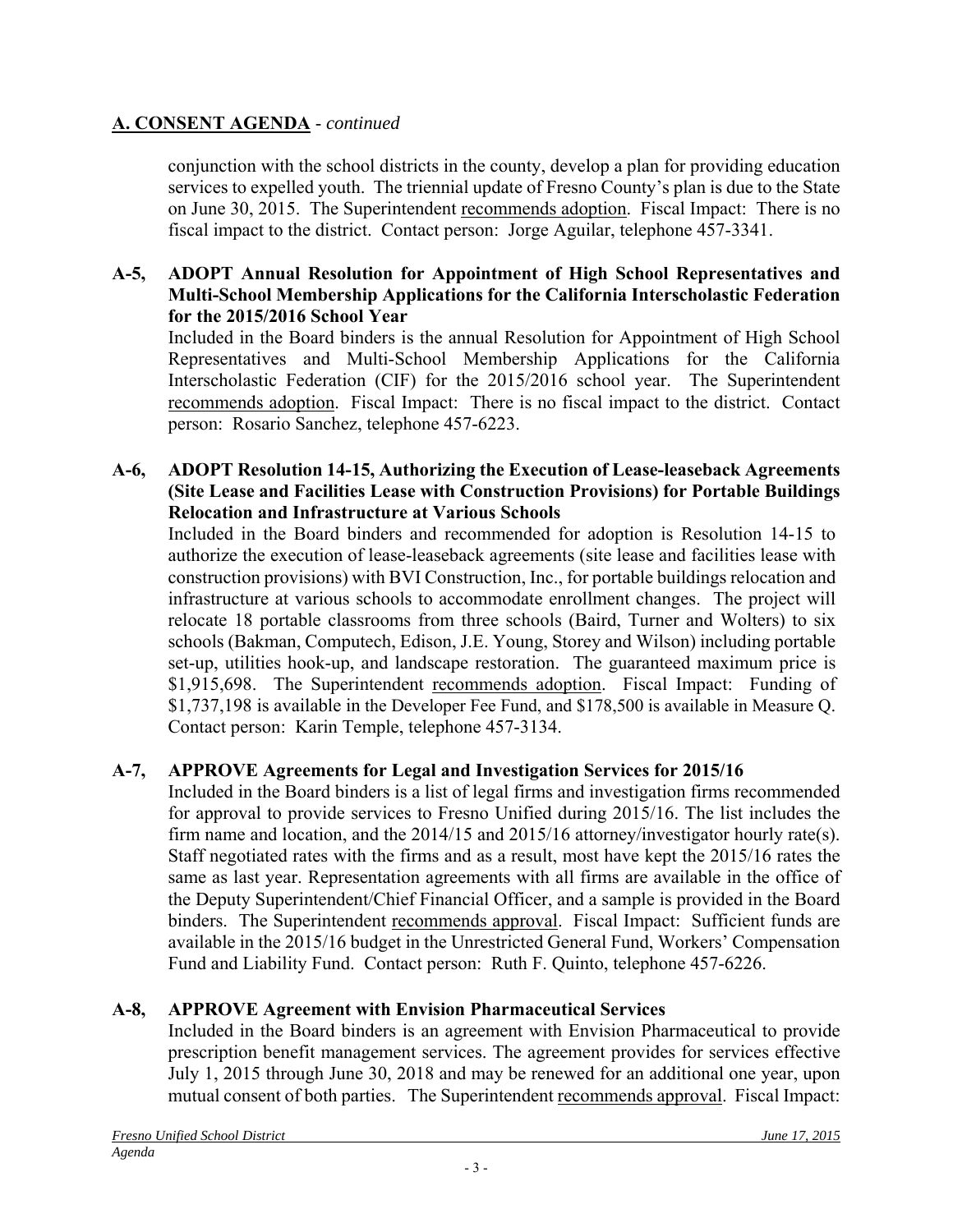Sufficient funds are available in the Health Internal Service Fund. Contact person: Ruth F. Quinto, telephone 457-6226.

## **A-9, APPROVE Annual Agreements for the 2015/16 School Year**

Included in the Board binders are two matrices detailing agreements to provide services to Fresno Unified School District. These agreements fall into the following categories:

- Additional targeted assistance support to students
- Annual contract renewals including:
	- o Outdoor camp
	- o Counseling
- Teacher development

The Superintendent recommends approval. Fiscal Impact: Sufficient funds have been budgeted in the 2015/16 budget. These investments will be funded through the appropriate budgets, as detailed in the matrixes. Contact person: Ruth F. Quinto, telephone 457-6226.

## **A-10, APPROVE the Special Education Annual Budget, Service Plans and Service Descriptions for 2015/16**

Included in the Board binders are the 2015/16 Special Education Annual Budget, Services Plans, and descriptions of services provided to special education students. The Annual Plans are based up on the proposed 2015/16 Special Education budget. The Superintendent recommends approval. Fiscal Impact: There is no fiscal impact to the district to be determined at this time. Contact person: Rosario Sanchez, telephone 457-6223.

## **A-11, APPROVE Job Descriptions for Select Supervisory and Classified Positions**

Included in the Board binders are job descriptions for the Employee Service Center Supervisor, Payroll Specialist and Employee Service Center Specialist. In addition to addressing an increase in the scope of duties, level of responsibility and accountability required for each position, these job descriptions create opportunities for career advancement necessary to attract and retain high performing employees in a competitive labor market. The Superintendent recommends approval. Fiscal Impact: There is no fiscal impact to the district at this time. Contact person: Paul Idsvoog, telephone 457-3548.

## **A-12, APPROVE Adjustments to Select Supervisory and Classified Salary Schedules**

Included in the Board binders is a copy of the proposed adjustments to the Supervisory and Classified Salary Schedules. The proposed changes coincide with the three new job descriptions: Employee Service Center Supervisor, Payroll Specialist and Employee Service Center Specialist. The adjustments will further the District's efforts to recruit and retain high performing employees in a competitive labor market. The Superintendent recommends approval. Fiscal Impact: There is no fiscal impact to the district at this time. Contact person: Paul Idsvoog, telephone 457-3548.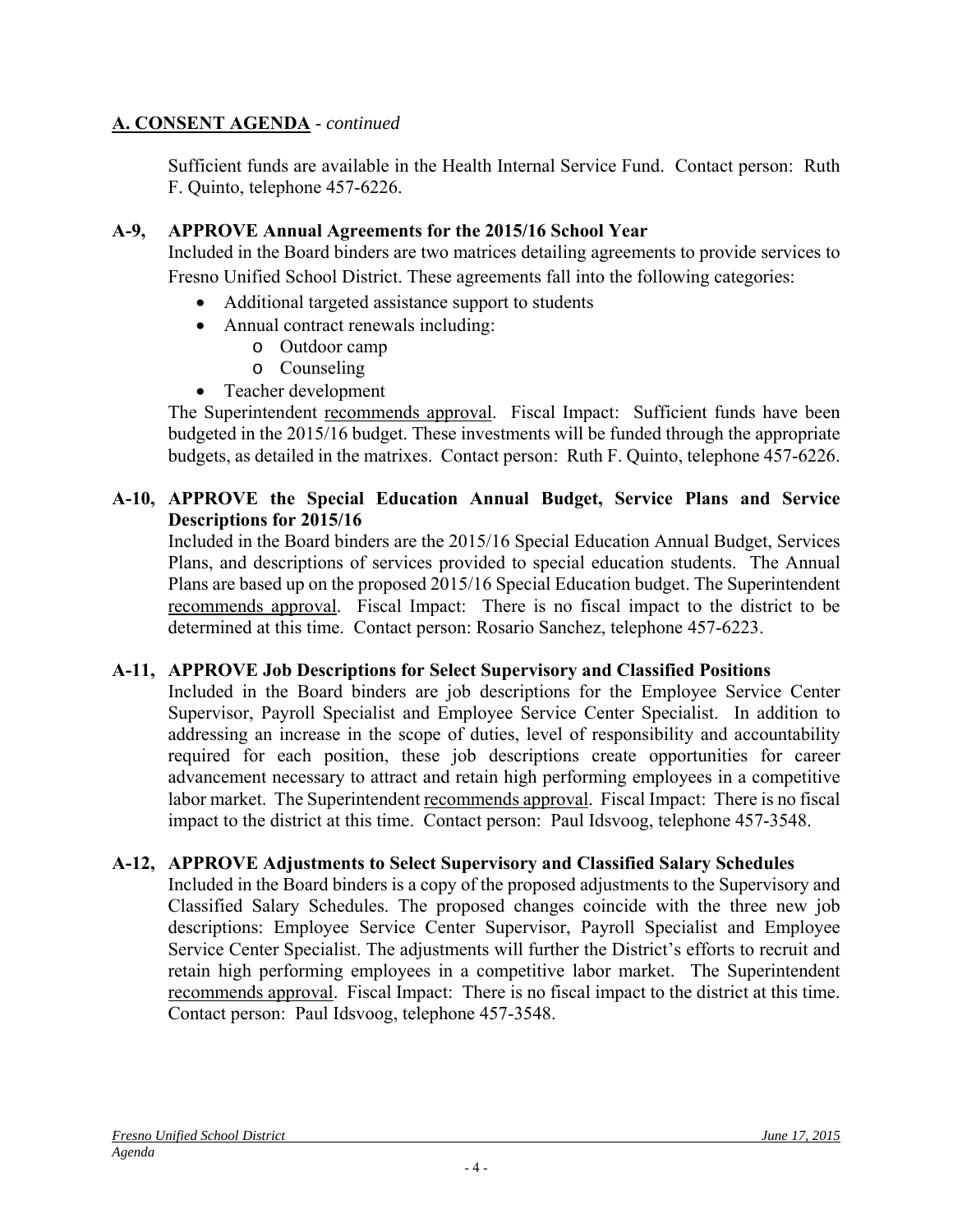#### **A-13, APPROVE Authorization to Utilize Contracts from Various Purchasing Cooperatives for 2015/16**

Included in the Board binders is a list of purchasing cooperatives recommended to be authorized for utilization by the district during 2015/16. Cooperative purchasing is allowed under Public Contract Code 20118, and it is a best practice to share piggyback contracts between government agencies. Cooperatives can achieve significant savings, and allow the district to expedite purchases to take advantage of favorable market conditions. Approval of this recommendation does not commit the district to future purchases, nor does it require the utilization of any individual contract or purchasing cooperative. Purchases made under this authority will be submitted to the Board for ratification. The Board has authorized purchasing cooperative contracts in prior years. The Superintendent recommends approval. Fiscal Impact: Purchases will be made as needed, and funding will be identified based on the project. Contact person: Karin Temple, telephone 457-3134.

#### **A-14, APPROVE Authorization to Utilize Individual Piggyback Contracts for 2015/16**

Included in the Board binders is a list of piggyback contracts recommended to be authorized for utilization by the district during 2015/16. Piggybacking is allowed under Public Contract Code 20118 and is a best practice that takes advantage of competitive pricing from a contract formally bid by another school district or public agency. This allows Fresno Unified to avoid the time, expense, and market uncertainties associated with bidding. It does not commit the district to future purchases, nor does it require any specific contract be utilized. The recommended action approves individual contracts, and therefore subsequent purchase orders will be submitted to the Board for information only. The contracts are available for review in the Purchasing Department. The Board has approved piggyback contracts in prior years. The Superintendent recommends approval. Fiscal Impact: Funding will be determined on a project-by-project basis. Contact person: Karin Temple, telephone 457-3134.

## **A-15, APPROVE Request for Proposals 15-18, Security Guard Services**

Included in the Board binders is information on Request for Proposals (RFP) 15-18, to identify a qualified vendor to provide security guard services for the district. The RFP was lawfully advertised on April 2, 2015, and April 9, 2015. Notifications were sent to twelve (12) vendors, and the district received four (4) responses. Proposals were evaluated on each proposer's ability to meet or exceed the requirements set forth in the RFP. The contract period is July 1, 2015, through June 30, 2018, with renewal options of two (2) additional one-year terms. The estimated contract amount is based on the cost for one year of patrol services and special event security needs.

Based on an extensive review, staff recommends award to the best value respondent:

Geil Enterprises (CIS) (Fresno, CA) Estimated \$700,000

The Superintendent recommends approval. Fiscal Impact: Sufficient funding of \$440,000 is available in the 2015/16 Maintenance and Operations budget. Funding in the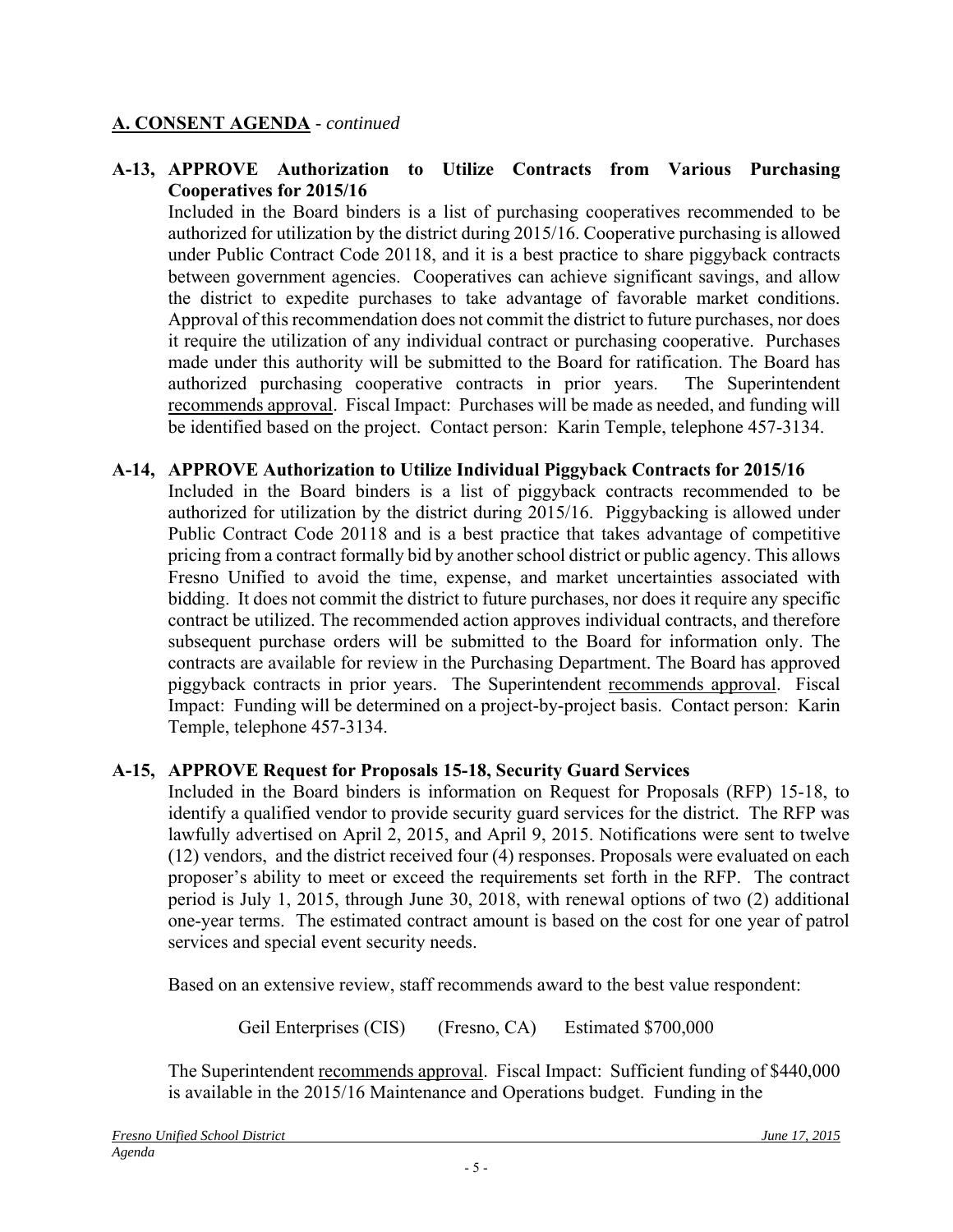approximate amount of \$260,000 related to special event security services will be supported by individual site budgets. Contact person: Karin Temple, telephone 457-3134.

#### **A-16, APPROVE Request for Proposals 15-26, Design/Build Services for Sequoia Middle School Gymnasium Heating and Cooling Units**

Included in the Board binders is information on Request for Proposals (RFP) 15-26 for design and installation of heating and cooling units for the Sequoia Middle School gym. The RFP was lawfully advertised on April 14, 2015. Notifications were sent to twentyeight (28) vendors and four (4) construction trade publications, and the district received three (3) responses. Proposals were evaluated on each proposer's ability to meet or exceed the requirements set forth in the RFP.

Based on an extensive review, staff recommends award to the best value respondent:

Patton Air Conditioning (Fresno, California) \$238,016

The Superintendent recommends approval. Fiscal Impact: Funding of \$238,016 is available in the Measure Q budget. Contact person: Karin Temple, telephone 457-3134.

#### **A-17, APPROVE the 2015/16 Annual Membership Dues with the California School Boards Association/Education Legal Alliance, the Council of the Great City Schools, and the National School Boards Association Council of Urban Boards of Education**

It is recommended that the Board approve the 2015/16 annual membership dues with the following organizations: the California School Boards Association (CSBA/Education Legal Alliance), the Council of the Great City Schools (CGCS), and the National School Board Association (NSBA) Council of Urban Boards of Education (CUBE) The Superintendent recommends approval. Fiscal Impact: Sufficient funds of \$87,273 are available in the 2015/16 Board of Education budget. Contact Person: David Chavez, telephone 457-3566.

## **A-18, DENY Claim #14-1121-0349**

Included in the Board binders is a Claim for Damages on minor, case #14-1121-0349. The Superintendent recommends that the Claim be denied and the matter referred to the district's Director of Benefits and Risk Management for further handling. The Superintendent recommends denial. Fiscal Impact: There is no fiscal impact to the district at this time. Contact person: Ruth F. Quinto, telephone 457-6226.

## **A-19, DENY Claim #14-1222-0377**

Included in the Board binders is a Claim for Damages on case #14-1222-0377. The Superintendent recommends that the Claim be denied and the matter referred to the district's Director of Benefits and Risk Management for further handling. The Superintendent recommends denial. Fiscal Impact: There is no fiscal impact to the district at this time. Contact person: Ruth F. Quinto, telephone 457-6226.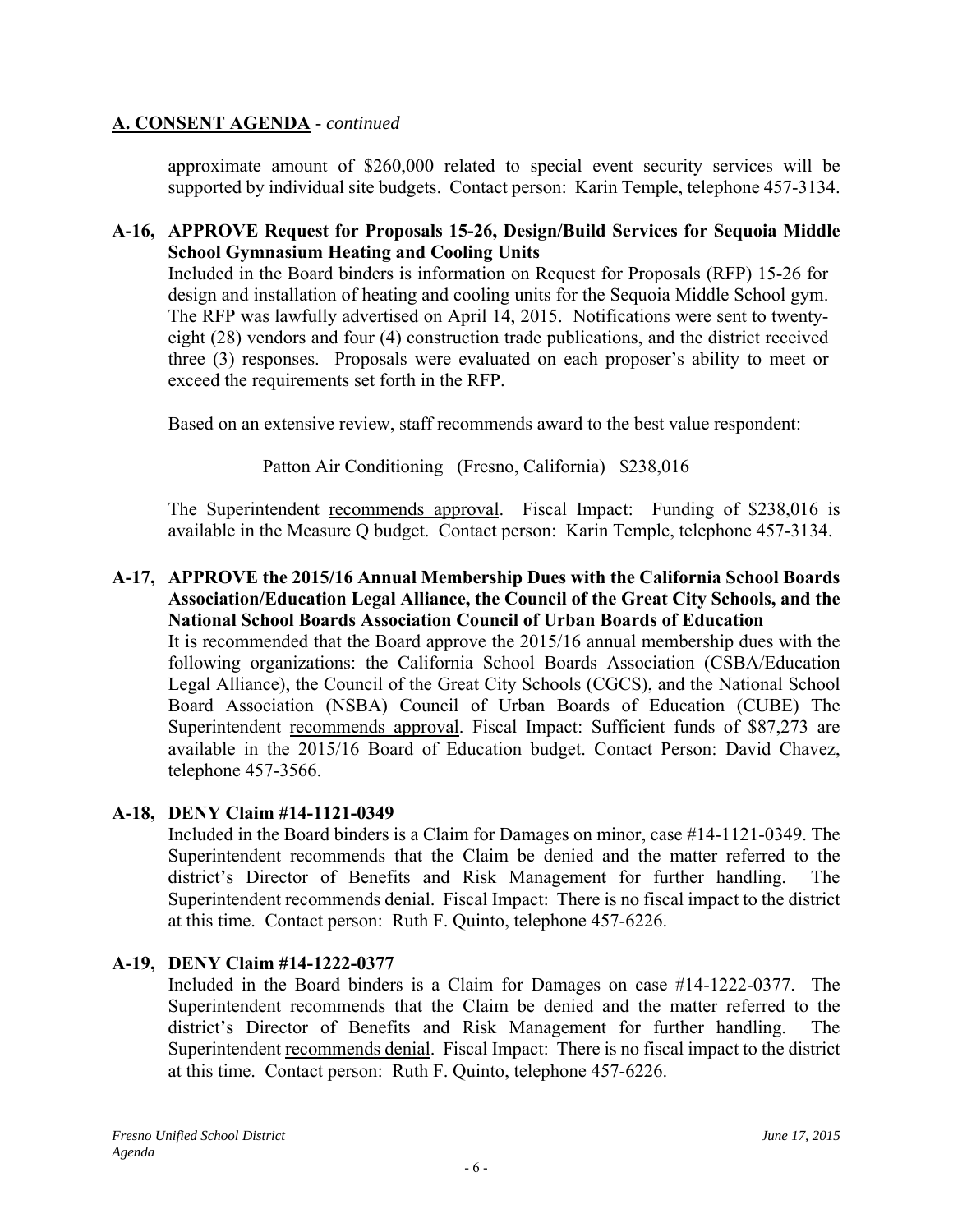#### **A-20, RATIFY Agreement with Claremont Partners for Direct Contracting Project Management Services**

Included in the Board binders is an agreement with Claremont Partners for project management services. The Joint Health Management Board recommends ratification of this agreement with Claremont Partners. The services will include research, development and facilitating of direct contract negotiations with local healthcare facilities. The Superintendent recommends ratification. Fiscal Impact: The estimated annual cost is not to exceed \$109,113. Funds are available in the Health Internal Service Fund. Contact person: Ruth F. Quinto, telephone 457-6226.

#### **A-21, RATIFY Submission of Grant Application to Kaiser Permanente**

Ratification is requested for a grant application to the Healthy Schools Healthy Communities program developed through Kaiser Permanente's "Thriving Schools" initiative. The project will facilitate a training plan around the understanding of Adverse Childhood Experiences (ACE) for children targeted through the Interagency Child Empowerment Team (ICET) designed to help schools understand and consider root causes, such as trauma, that drive adverse behaviors leading to suspension and/or poor school assimilation. Train the Trainers Workshops in Trauma and Grief Sensitive Practices will be provided to schools and departments through site representatives. Physical Education/Wellness is a primary consideration to support the wellness needs of students impacted by trauma. Over 300 new elementary school teachers have been hired that have little to no Physical Education/Wellness training. To address this gap, Physical Education/Wellness co-teaching training will be provided to new teachers hired during the last four years. The Superintendent recommends ratification. Fiscal Impact: Grant funds will cover all program costs. Contact person: Ruth F. Quinto, telephone 457-6226.

#### **A-22, RATIFY Submission of Grant Application to the California Department of Education's California School Breakfast Program and Summer Food Service Program Start-up and Expansion Grant**

Ratification is requested for grant applications to the California Department of Education (CDE), Nutrition Services Division, for the 2015/16 School Breakfast Program and Summer Food Service Program Start-up and Expansion Grants. The CDE will award competitive grants to a School Food Authority (SFA) participating in the Federal School Breakfast Program up to \$15,000 per site for nonrecurring expenses incurred in starting up or expanding program services. The Food Services Department will apply for the School Breakfast Program Expansion Grant for all eight comprehensive high schools: Bullard, Duncan, Edison, Fresno, Hoover, McLane, Roosevelt, and Sunnyside. The Superintendent recommends ratification. Fiscal Impact: Grant funds will cover all program costs. Contact person: Ruth F. Quinto, telephone 457-6226.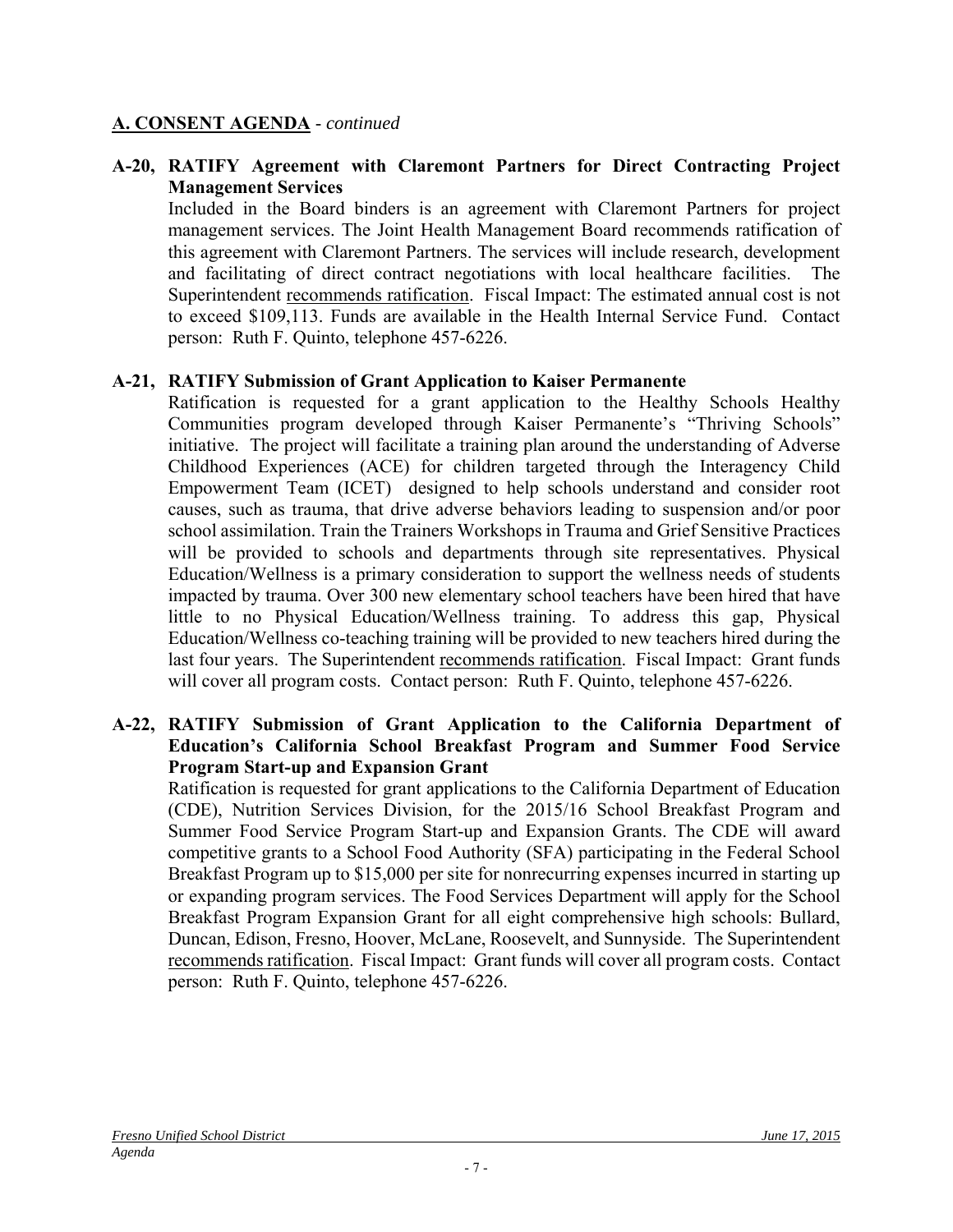#### **A-23, RATIFY Purchase Orders from April 1, 2015, through April 30, 2015**

Included in the Board binders is a list of Purchase Orders for \$10,000 or more submitted for ratification by the Board. Purchase Orders/contracts that are required by law to be competitively bid will be submitted as separate agenda items. Beginning on page six (6) is a list of Purchase Orders issued from April 1, 2015, through April 30, 2015. These Purchase Orders were previously authorized and awarded by the Board. The Purchase Orders are submitted for information only and are not included for ratification. Pursuant to the Board's request, also attached is an alphabetical list of all Purchase Orders issued from April 1, 2015, through April 30, 2015. The Superintendent recommends ratification. Fiscal Impact: Funding is noted on the attached pages. Contact person: Karin Temple, telephone 457-3134.

#### **END OF CONSENT AGENDA (ROLL CALL VOTE)**

#### **UNSCHEDULED ORAL COMMUNICATIONS**

Individuals who wish to address the Board on topics within the Board's subject matter jurisdiction, but **not** listed on this agenda may do so at this time. While all time limitations are at the discretion of the Board President, generally members of the public will be limited to a maximum of three (3) minutes per speaker for a total of thirty (30) minutes of public comment as designated on this agenda. Any individual who has not had an opportunity to address the Board during this initial thirty (30) minute period may do so at the end of the meeting after the Board has addressed all remaining items on this agenda. Individuals with questions on school district issues may submit them in writing. The Board will automatically refer to the Superintendent any formal requests that are brought before them at this time. The appropriate staff member will furnish answers to questions. Please note that if you wish to address the Board on an agenda item, you should do so when that specific item is called.

#### **B. CONFERENCE/DISCUSSION AGENDA**

#### **6:00 P.M.**

#### **B-24, PRESENT and DISCUSS Comprehensive Sexual Health Education in Fresno Unified School District**

Included in the Board binders is a presentation on the proposed instruction and implementation of Comprehensive Sexual Health Education in Fresno Unified School District. Fiscal Impact: Funding will be provided through the Curriculum and Instruction categorical budget. Contact person: Rosario Sanchez, telephone 457-6223.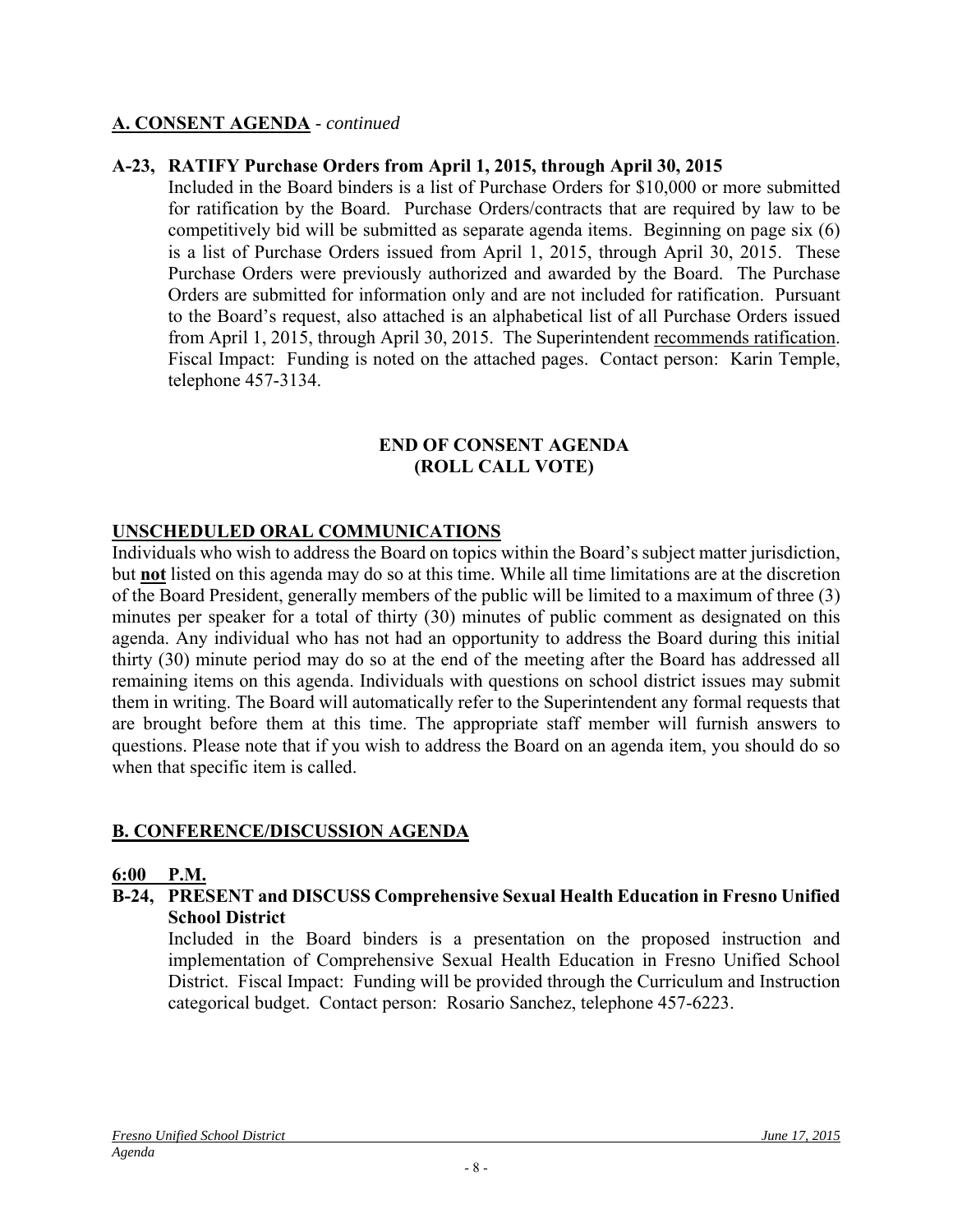## **B. CONFERENCE/DISCUSSION AGENDA** - *continued*

## **6:15 P.M.**

#### **B-25, OPPORTUNITY for Public Hearing on the Fresno Area Substitute Teachers Association (FASTA) Negotiations Proposal to Fresno Unified School District for the 2015/16 School Year**

In accordance with government Code 3547, all initial proposals of the exclusive representative shall be presented in a public meeting of the public school employer, and thereafter shall be public record. Fiscal Impact: There is no fiscal impact to the district to be determined at this time. Contact person: Paul Idsvoog, telephone 457-3548.

## **6:20 P.M.**

#### **B-26, OPPORTUNITY for Public Hearing on the Service Employees International Union (SEIU), Local 521 Negotiations Proposal to Fresno Unified School District for the 2015/16 School Year**

In accordance with government Code 3547, all initial proposals of the exclusive representative shall be presented in a public meeting of the public school employer, and thereafter shall be public record. Fiscal Impact: There is no fiscal impact to the district to be determined at this time. Contact person: Paul Idsvoog, telephone 457-3548.

#### **6:25 P.M.**

#### **B-27, DISCUSS and APPROVE Revisions for Board Policy (BP) 5141.21, BP 5144, BP 5144.1, BP 5131.7, BP 5144.4 (NEW), BP 5131.2, BP 5131.62, BP 5145.3, and BP 5145.7**

Included in the Board binders are the proposed revisions to the following nine Board Policies (BP) which meet the legal mandates recommended by the California School Boards Association (CSBA):

- BP 5141.21 Administering Medication and Monitoring Health Conditions
- BP 5144 Discipline
- BP 5144.1 Suspension and Expulsion/Due Process
- BP 5131.7 Weapons and Dangerous Instruments
- BP 5144.4 Required Parental Attendance (NEW)
- $\bullet$  BP 5131.2 Anti-Bullying
- BP 5131.62 Tobacco
- BP 5145.3 Nondiscrimination/Harassment
- BP 5145.7 Sexual Harassment

The Board was in receipt of the revisions to these Board Policies at the June 3, 2015 Board meeting. The Board will have an opportunity to discuss the revisions tonight. If the Board does not have any questions/suggestions, the administration is requesting approval. The Superintendent recommends approval. Fiscal Impact: There is no fiscal impact to the district. Contact person: Amy Idsvoog, telephone 457-3736.